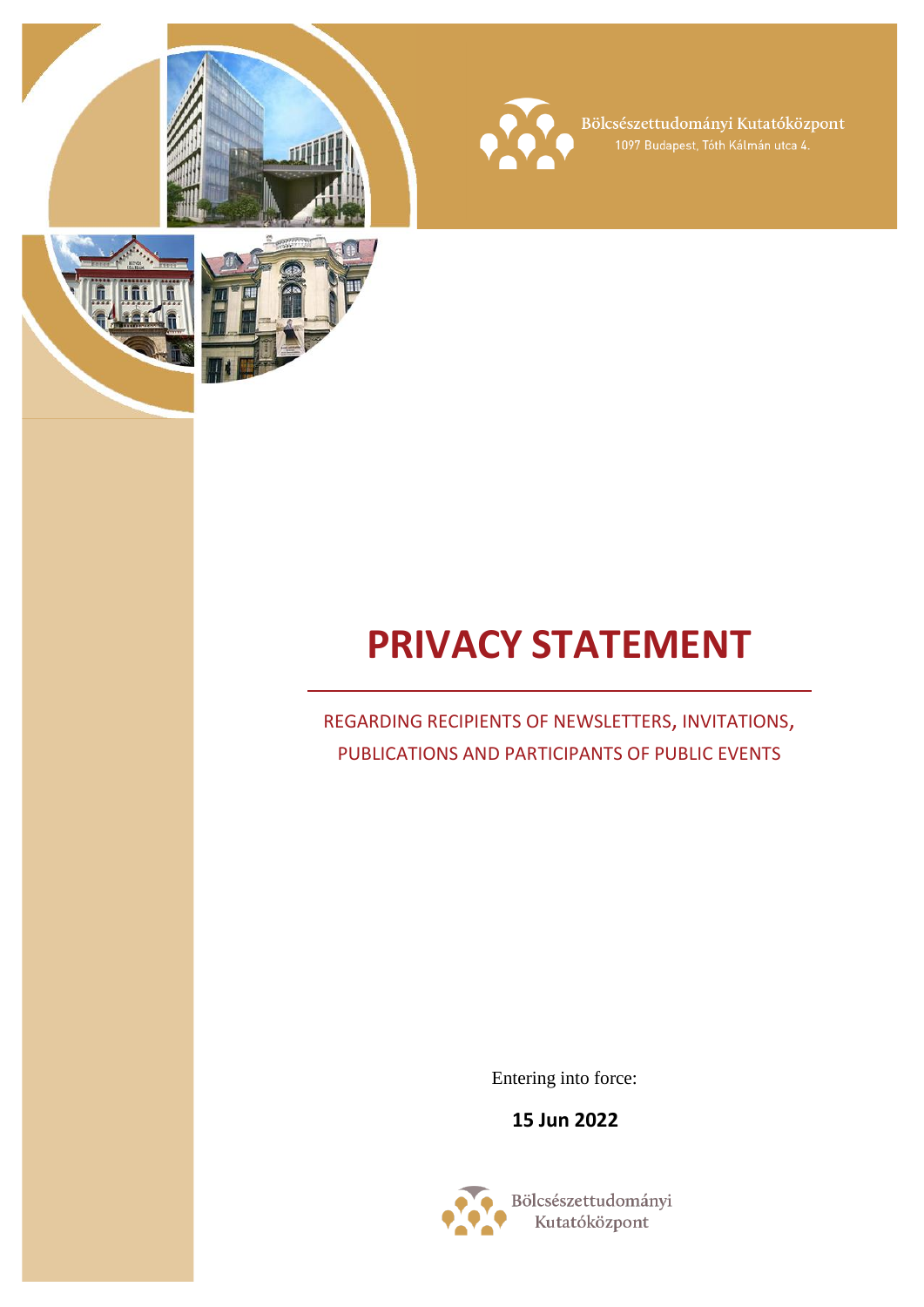# **I. Name and contact details of Data Controller**

Research Centre for the Humanities Postal address: 1097 Budapest, Tóth Kálmán u. 4. Public administration ID number. (ÁHT azonosító): 039738 Tax ID number: 15300629-2-43 E-mail: [titkarsag@abtk.hu](mailto:titkarsag@abtk.hu) Website: [https://abtk.hu](https://abtk.hu/)

# **II. General provisions**

The purpose of current privacy statement is to provide information on the processing of personal data, with a special emphasis on the identity of data controller and processor, the purpose of data processing, the scope of personal data, the legal grounds, the period of processing, the eventual external data processors, the possible range of persons accessing data, the means of data protection, the rights of the data subject and the enforcement of rights.

This Privacy Statement is published and permanently accessible on the website of HRC [\(https://abtk.hu/en/privacy-policy\)](https://abtk.hu/en/privacy-policy).

#### **1. Legal background of data processing**

- Act CXII. of 2011 on Information, self-determination and freedom of information (hereafter referred to as: InfoAct);
- Act V. of 2013 on the Civil Code;
- Act I. of 2012 on the Labour Code;
- 2016/679 Regulation of the European Parliament and of the Council of 27 April 2016 on the protection of natural persons with regard to the processing of personal data and on the free movement of such data, (hereafter referred as: Regulation)

HRC collects and processes data in a lawful, fair and transparent manner complying with the legal provisions. HRC shall not use disclosed personal data for other purposes than provided in this document. HRC collects and processes data either disclosed directly by the data subjects or on a lawful basis in order to exercise his public duty. He shall by no circumstances disclose the personal data to third parties – unless legal provisions in force order it differently.

HRC may only collect and store personal data upon the consent of the data subject or in order to comply with binding legal obligations and only to the extent of such consent or legal obligation.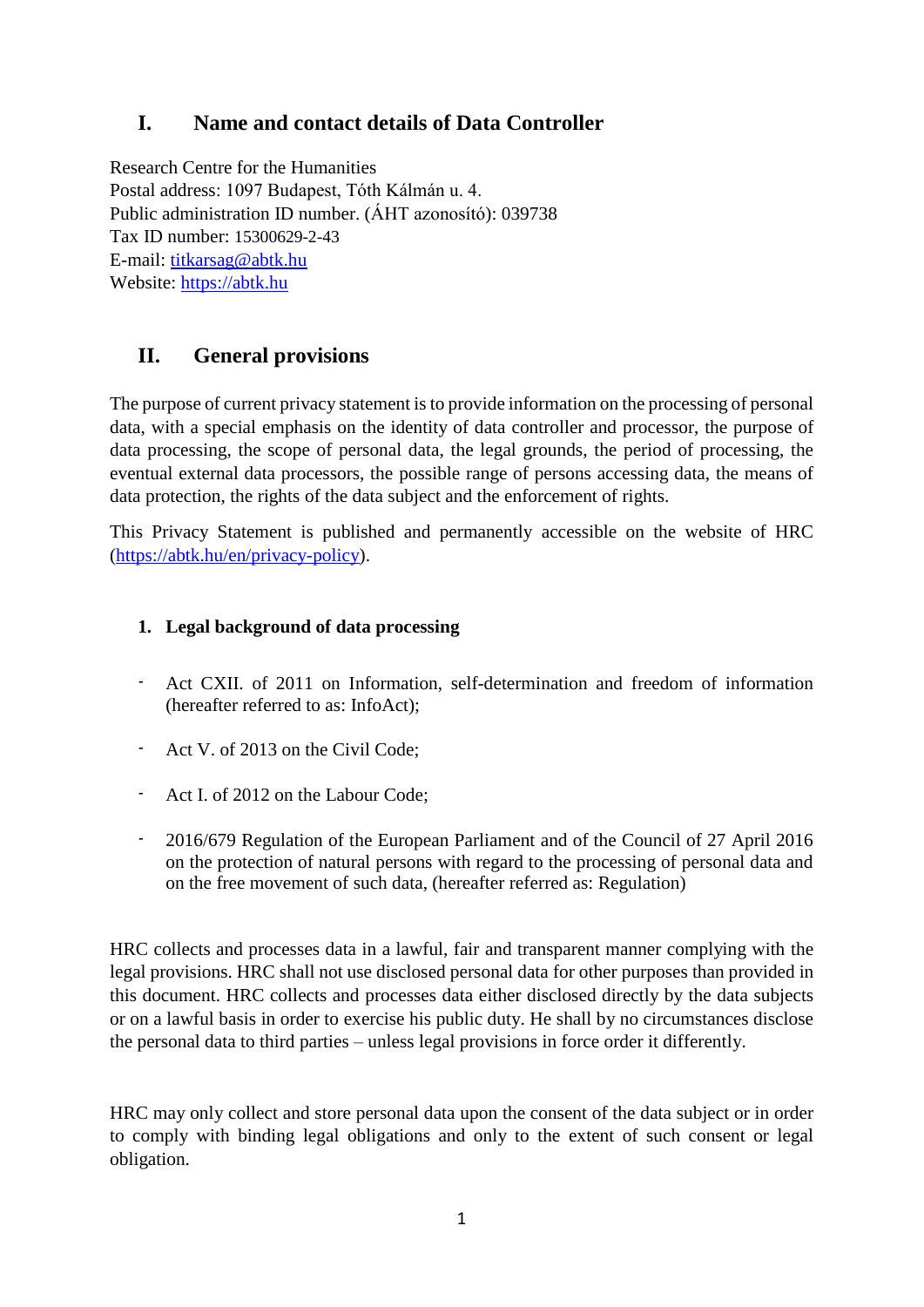## **III. Information on processing of personal data**

Present document governs the following events of data-processing by HRC

- 1. disseminating information on seminars, conferences, workshops and other professional events, or circulating information letters,
- 2. dissemination of publications or professional newsletters,
- 3. data processing in relation with the organisation of events.

Event means in this information document professional events organized by HRC as seminars, conferences, workshops or other public events.

#### **1. Processing of personal data by sending invitations to events and information letters**

#### *1.1. Scope and purpose of data*

Regarding the invitations to events, HRC collects and stores contact details (names and email addresses) of those who have registered to attend regular events.

The purpose of processing these data is to offer information on a regular basis about public events (seminar series).

#### *1.2. Legal ground*

The legal ground is constituted by the consent of the data subject.

#### *1.3. Duration of data processing in connection with the organisation of events*

In the main text of invitations and information letters, HRC provides information about unsubscribing from the address list. Such cancellation requests can also be sent to the central email account: [titkarsag@abtk.hu](mailto:titkarsag@abtk.hu)

#### **2. Processing personal data by sending publications and professional newsletters**

#### *2.1. Scope and purpose of data*

In order to disseminate professional newsletters and publications, HRC collects and processes the names and email-addresses of the subscribers. The purpose of data processing is to be able to provide information on a regular basis about HRC' publications and scientific news.

#### *2.2. Legal ground*

The legal ground is constituted by the consent of the data subject.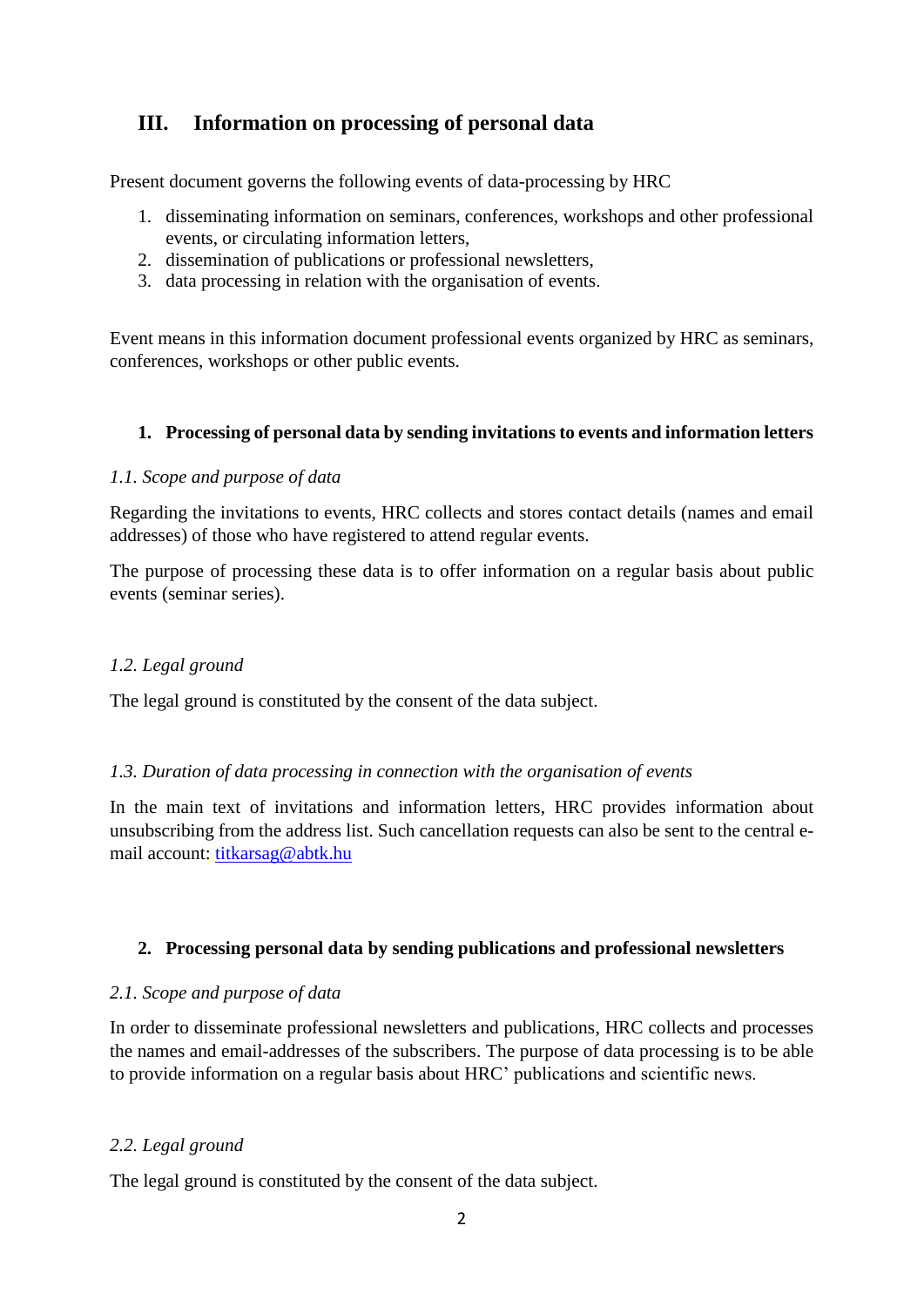#### *2.3. Duration of data processing*

HRC process the data until the withdrawal of the consent. The subscriber is entitled to request his removal from the mailing list and thus to delete his personal data at any moment. Information about issuing such request is provided in the main body of the newsletters, on the relevant the webpages and is part of any communication. The information includes the name and contact details of the person responsible for handling such a request. The request can also be sent to the central email-address of HRC: [titkarsag@abtk.hu.](mailto:titkarsag@abtk.hu)

#### **3. Data processing during public events organized by HRC**

3.1. There are three kinds of data collecting and processing regarding professional events:

- processing of data of the preliminary registered persons,
- processing of data of the persons attending the event (preparation of attendance lists),
- handling pictures or video's taken at the event.
- -

#### *3.1.1. Preliminary registration for an event*

In case of previous registration for an event (through a website, e-mail address or any other form given according to the invitation), HRC processes the following personal data:

- name.
- affiliation/employer,
- contact details.

The purpose of data processing is to indicate the number of attendees for an appropriate room planning.

#### *3.1.2. Attendance list*

In most cases, in order to document an event, it is necessary to prepare an attendance list which demonstrates the actual number and composition of persons attended. On such a list, HRC stores the following data:

- name.
- affiliation, employer,
- contact details.

The purpose of data processing is to record the number of participants in the event, which is a mandatory element of the financial report, requested by the funding institution.

#### *3.1.3. Photo images and video's*

In order to document events HRC may take photos or videos during his events according to the following principles: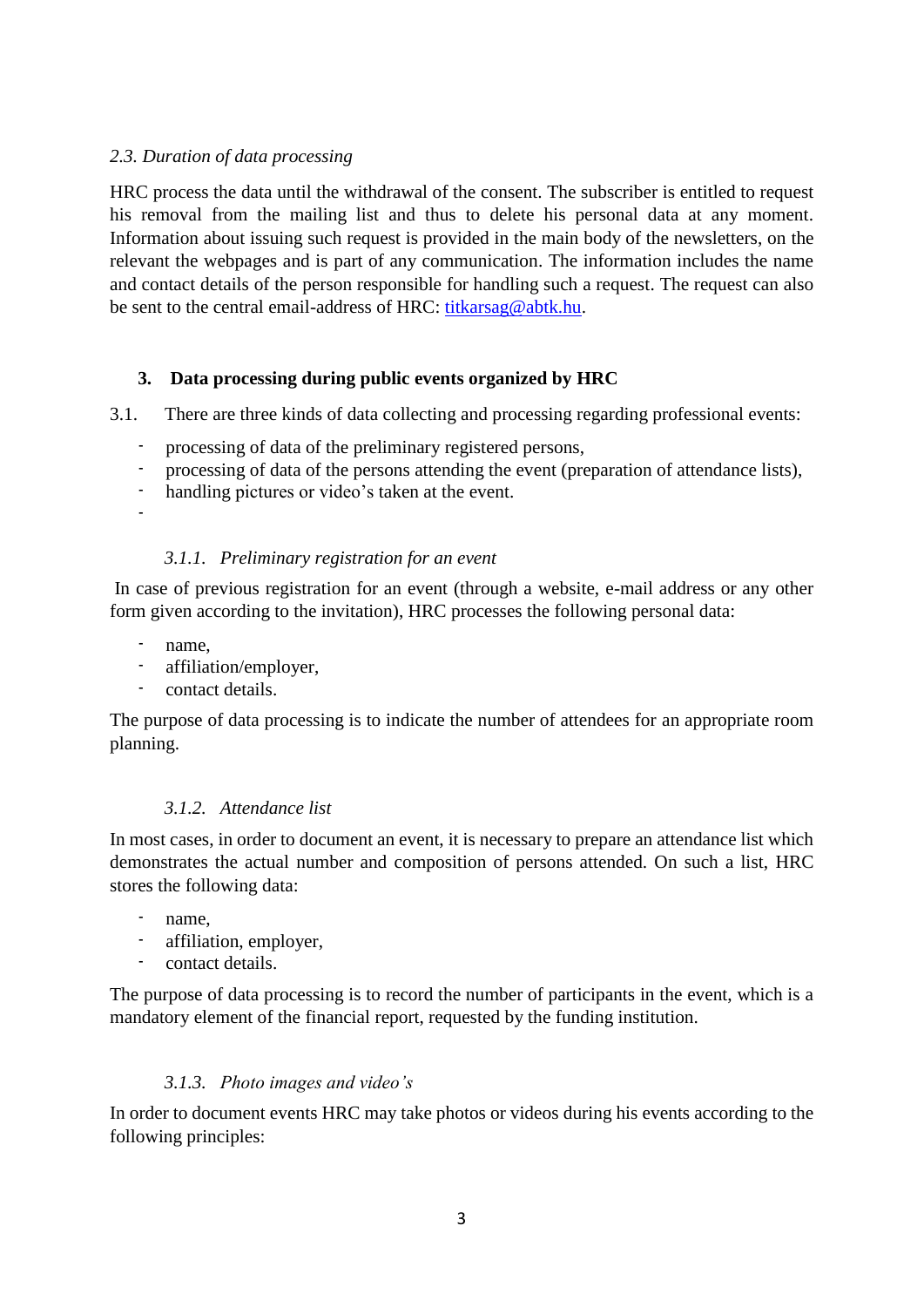- the photos or videos primarily aim to display crowds and should not display individuals in an identifiable manner,
- in case of taking a picture or video of an identifiable individual attending an event, he or she shall be subject to give his or her distinct and prior consent to this operation.

The purpose of data processing is to record the number of participants in the event, which is a mandatory element of the financial report requested by funding institution.

Under his communication activity, HRC may publish pictures or videos from his events on which individual persons are not identifiable. If a person is identifiable on the picture or video, he or she shall be asked to present his or her consent to the publication.

- *3.2. Legal grounds*
- concerning to the preliminary registrations, the legal ground is the consent of the data subject according to the Regulation Art. 6. (1) a),
- concerning to the attendance lists, photo and video takings the legal ground is the legitimate interest pursued by HRC in order to give sufficient documentation for his externally funded projects according to the Regulation Art. 6. (1) f), in lack of such legitimate interest the legal ground is the consent of the data subject.

#### *3.3. Duration of data processing*

Data on preliminary registration shall be deleted after the event. Attendance lists, videos and picture images are stored by the end of the reporting periods stated in the funding contracts.

### **IV. Technical information on data processing**

HRC stores and processes data on the server located at his headquarter office (1097 Budapest, Tóth Kálmán u. 4.). The following legal entities – besides HRC – have the means to access the stored personal data on contractual grounds:

- Master-Hardware Kft. (1213 Budapest, Horgász utca 6.) as IT service provider;
- InteRoot Számítástechnika, ifj. Gereöffy Árpád e. v. (1085 Budapest, Somogyi Béla u. 17.) as IT service provider;
- Facility Management Centre of the Hungarian Academy of Sciences, (1112 Budapest, Budaörsi út 45.).

# **V. Rights of the data subject**

Complying with the Regulation, the data subject shall have the following rights during the period of data processing:

- right of access to personal data and information on data processing,
- right to rectification,
- right to restriction of processing,
- right to erasure,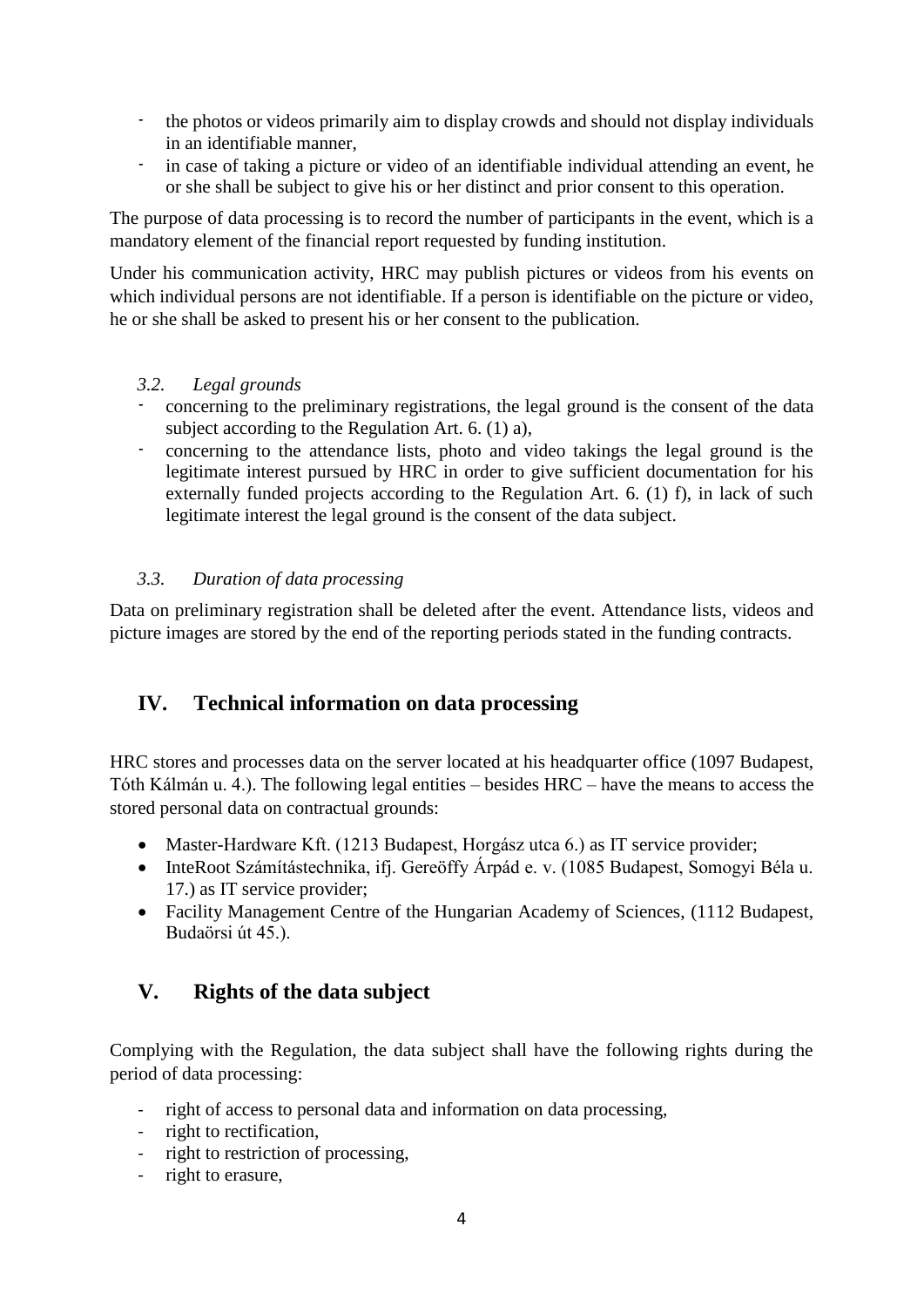- right to data portability,
- right to object.
- right of withdrawal of the consent.

In case the data subject intends to exercise his or her rights, he or she needs to be identified during handling the request. For identification, he or she shall be asked to disclose personal data. The request or complaint will be stored in the e-mail account of HRC. HRC stores these requests, complaints for the duration of 5 years. Complaints and requests shall be answered within 30 calendar days.

#### **Right of withdrawal of the consent**

The data subject shall any time withdraw his or her consent to data processing. In case of withdrawal of the consent, the corresponding data shall be erased from the databases.

#### **Right of access to personal data and information on data processing**

The data subject shall have the right to obtain from HRC confirmation as to whether or not personal data concerning him or her are being processed, and, where that is the case, access

- to the personal data and
- to the following information:
	- o the purposes of the processing;
	- o the categories of personal data concerned;
	- o the recipients or categories of recipient to whom the personal data have been or will be disclosed;
	- o where possible, the envisaged period for which the personal data will be stored, or, if not possible, the criteria used to determine that period;
	- o the existence of the right to request rectification or erasure of personal data or restriction of processing of personal data concerning the data subject or in case of the processing is based on the legitimate interest of HRC to object to processing;
	- o the right to lodge a complaint with a supervisory authority;
	- o where the personal data are not collected from the data subject, information as to their source;
	- o the existence of automated decision-making (if there is applicable), including profiling, and, in those cases, meaningful information about the logic involved, as well as the significance and the envisaged consequences of such processing for the data subject.

Exercising these rights serves to determine and control the lawfulness of data processing. In case of repeated and excessive requests, HRC may charge a reasonable fee for providing information based on administrative costs.

Access to personal data is provided electronically. After identifying the data subject, HRC sends information on the processed data in an email message. The data subject shall indicate in his or her request weather it concerns the personal data or the related information.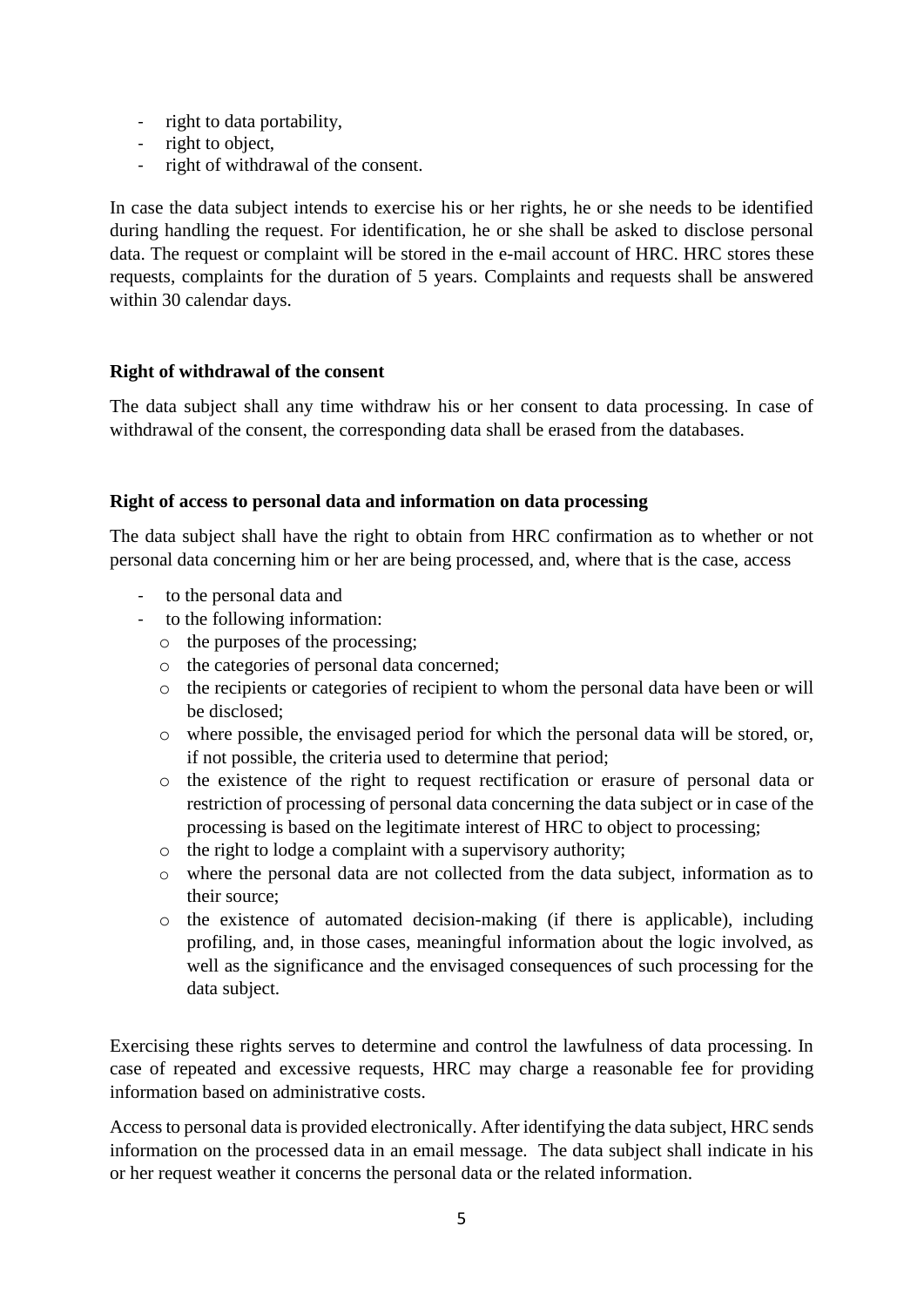#### **Right to rectification.**

The data subject shall have the right to obtain from HRC without undue delay the rectification of inaccurate personal data concerning him or her.

#### **Right to restriction of processing.**

The data subject shall have the right to obtain from HRC restriction of processing where one of the following applies:

- the accuracy of the personal data is contested by the data subject, for a period enabling HRC to verify the accuracy of the personal data, if verifying is not necessary, HRC shall not apply restriction;
- the processing is unlawful and the data subject opposes the erasure of the personal data and requests the restriction of their use instead;
- HRC no longer needs the personal data for the purposes of the processing, but they are required by the data subject for the establishment, exercise or defence of legal claims;
- the data subject has objected to processing but HRC can demonstrate compelling legitimate ground for processing, for the period of verification whether the legitimate grounds of HRC override those of the data subject, processing shall be restricted.

Where processing has been restricted, such personal data shall, with the exception of storage, only be processed with the data subject's consent or for the establishment, exercise or defence of legal claims or for the protection of the rights of another natural or legal person or for reasons of important public interest of the Union or of a Member State.

The data subject shall be informed by HRC (at least 3 days prior) before the restriction of processing is lifted.

#### **Right to erasure ('right to be forgotten').**

The data subject shall have the right to obtain from HRC the erasure of personal data concerning him or her without undue delay and HRC shall have the obligation to erase personal data without undue delay where one of the following grounds applies:

- the personal data are no longer necessary in relation to the purposes for which they were collected or otherwise processed;
- the data subject withdraws consent on which the processing is based and there is no other legal ground for the processing;
- the data subject objects to the processing based on legitimate interest and there are no overriding legitimate grounds for the processing;
- the personal data have been unlawfully processed and it has been established after investigating a complaint;
- the personal data have to be erased for compliance with a legal obligation in Union or state law to which HRC is subject.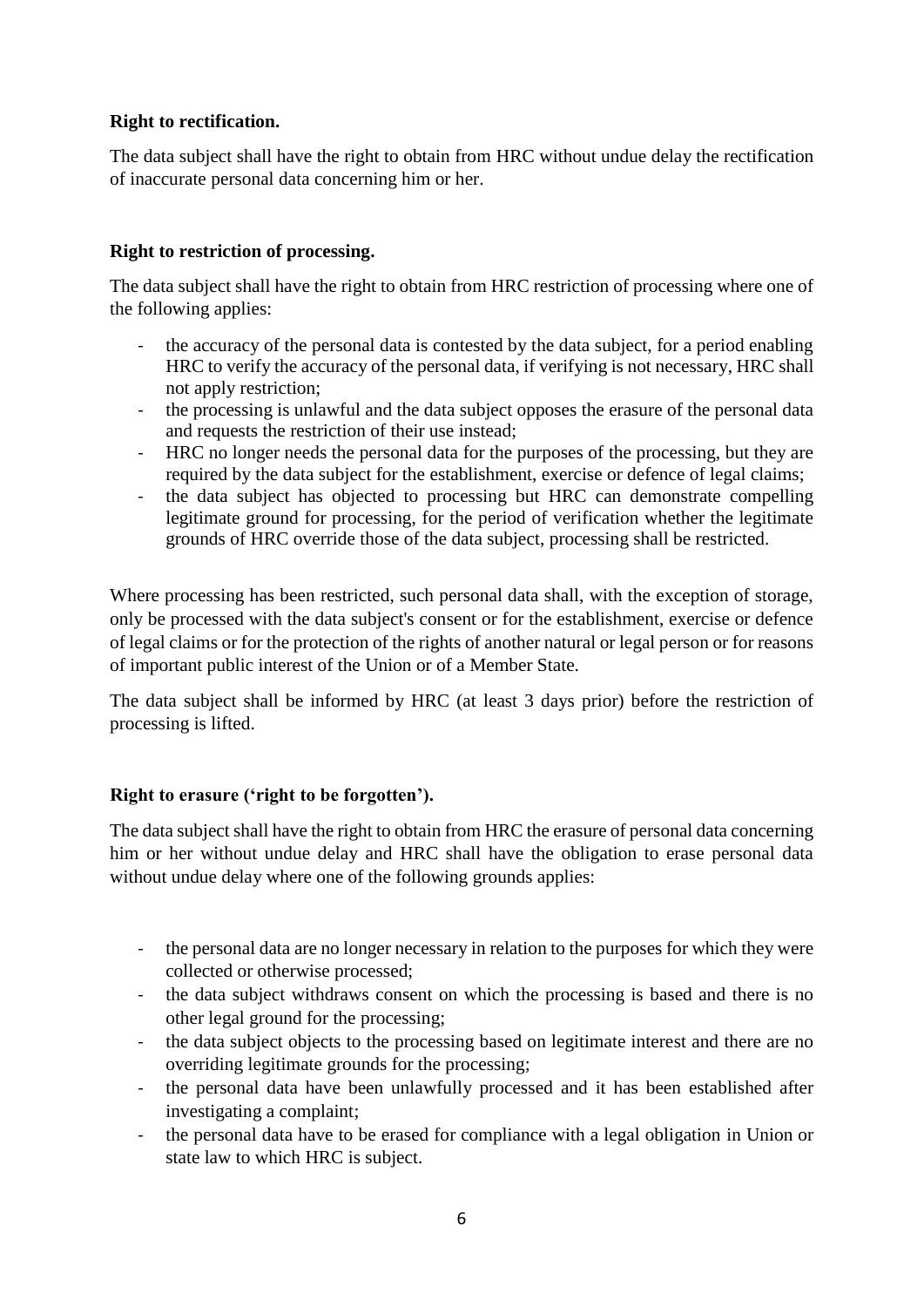Where HRC on any legal grounds has made the personal data public and is obliged pursuant to the provisions above to erase the personal data, he, taking account of available technology and the cost of implementation, shall take reasonable steps, including technical measures, to inform controllers which are processing the personal data that the data subject has requested the erasure by such controllers of any links to, or copy or replication of, those personal data.

Erasure shall not apply to the extent that processing is necessary:

- for exercising the right of freedom of expression and information;
- for compliance with a legal obligation which requires processing by Union or Member State law to which HRC is subject or for the performance of a task carried out in the public interest;
- for the establishment, exercise or defence of legal claims.

#### **Right to object**

The data subject shall have the right to object, on grounds relating to his or her particular situation, at any time to processing of personal data concerning him or her based on HRC's legitimate interest.

HRC shall no longer process the personal data unless he demonstrates compelling legitimate grounds for the processing which override the interests, rights and freedoms of the data subject or for the establishment, exercise or defence of legal claims.

#### **Right to data portability**

Where the data processing is essential to comply with contractual obligations, the data subject shall have the right to receive the personal data concerning him or her, which he or she has provided to HRC, and have HRC to transmit those data to another data controller.

#### **Remedies**

Where the data subject considers that his or her rights under the Regulation or under other binding legal acts have been infringed or his or her requests was not handled satisfactory to him or her, he or she has the right to lodge a complaint to the National Data Security and Freedom of Information Authority (Nemzeti Adatvédelmi és Információszabadság Hatóság) to initiate an investigation. (Postal address: 1530 Budapest, Pf.: 5., e-mail: ugyfelszolgalat@naih.hu)

The data subject has the right to launch a civil procedure against HRC if legislative provisions related to GDPR were infringed or if HRC failed in executing his/her request on data protection.